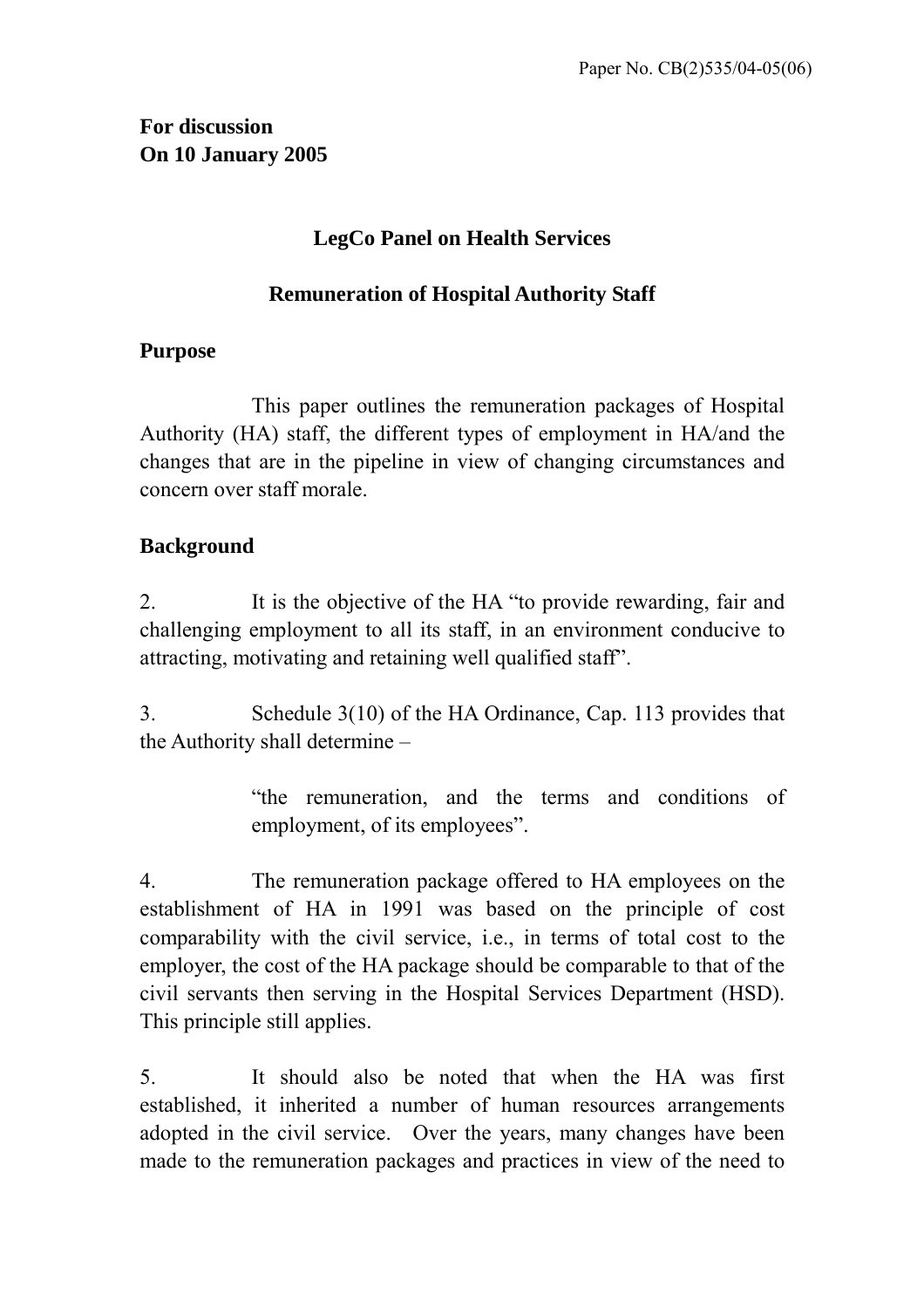respond to organizational challenges and changing circumstances.

# **Remuneration packages**

6. There are three different types of remuneration packages. The background on how they emerged and their components are set out at the Annex.

# **HA's pay scales**

7. At the time when HA was established, it had been agreed that the basic salary scale of the HA should not change, and consequently the HA had adopted a pay point system similar to Government's Master, Directorate and "Model Scale I" pay scales. At that time, incremental progression up to the maximum of the salary scale of the position was the general expectation in line with Government practice and increment would normally be paid on the anniversary of appointment. For employees remunerated on the HA Management Pay Scale (which was specifically created by the HA for new management positions under the New Management Initiatives introduced in 1992), a Performance-related Increment Assessment Scheme applies, and increment(s) will be granted on the basis of merit.

8. HA's pay scales are normally reviewed and revised when Government adjusts civil service pay. Although there is no rule strictly requiring HA to revise its pay scale when Government adjusts that of the civil service, the HA normally follows such practice given –

- (a) the cost comparability principle that needs to be observed;
- (b) that the recurrent funding for HA will be adjusted in line with the civil service pay adjustment whenever there is one.

HA has therefore all along correspondingly adjusted the dollar value of HA pay scales according to the civil service pay adjustment exercise. Consequently, the HA has followed closely, since its inception, all civil service annual pay adjustments such as –

(a) pay increases for employees in the early 90s;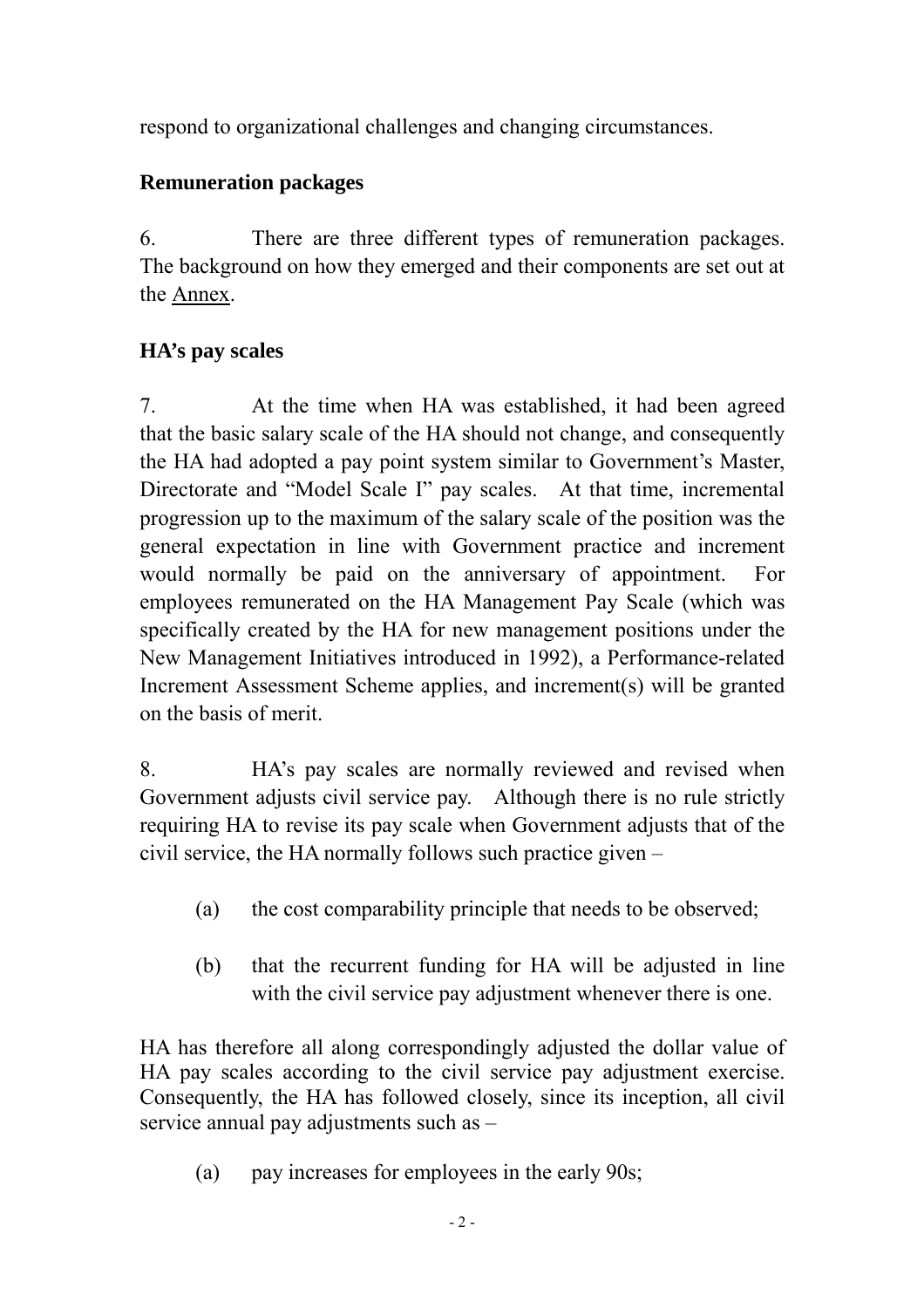- (b) pay freezes for employees in 1998 (for those ranked at or above D3 on the Directorate Pay Scale or HMPS pay point 37), 1999, 2000; and
- (c) pay reduction on 1 October 2002, 1 January 2004 and 1 January 2005.

9. In 2000, the civil service decided to lower the starting salaries of entry ranks for new recruits and serving staff on in-service appointment to make the civil service pay at entry ranks more compatible with the market level. This resulted in reduction in starting salaries ranging from one pay point to six pay points for entry ranks in the Government. The maximum point of the concerned ranks remained unchanged. Because of the reasons stated in paragraph 8, the HA correspondingly lowered the starting salaries of entry ranks for HA's new recruits and serving staff on in-service appointment to maintain the relativity between the Government and HA. As a result, the starting salaries of around 96 ranks in HA have been adjusted downwards by 1 to 6 points.

# **Types of employment**

10. In HA, employees are mainly engaged in three broad categories of employment according to the different operational needs in respect of the jobs concerned, viz. permanent, contract or temporary.

# **Job related allowances**

11. Civil Servants in the HSD were eligible to a range of job-related allowances (e.g. Acting Allowance, Extraneous Duties Allowance, etc.). At the time of the establishment of HA, a number of allowances were abolished, but many had been retained to help ensure a smooth transition. The continued payment of these allowances was also considered necessary at the time because of the long-established ranking structure and job descriptions HA had inherited.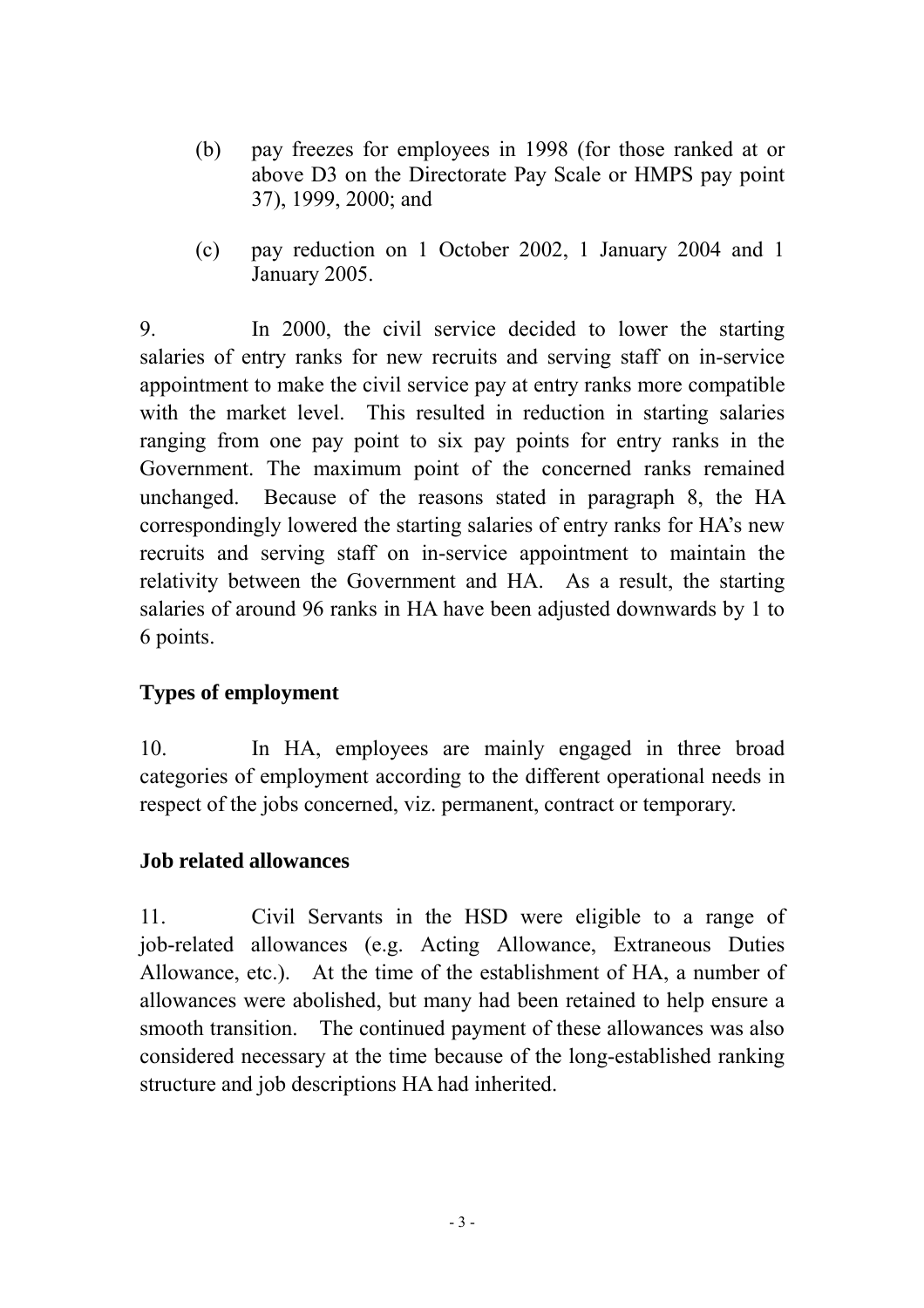# **Remuneration of healthcare staff under training**

12. While HA's primary objective is to provide medical services to Hong Kong's population within the allocated public funding, it is the expectation of society that the HA, as the major provider of public healthcare services, has an inherent responsibility to train the current and future healthcare workforce for Hong Kong. To discharge this responsibility, HA has been taking in about 300 new medical graduates and about 40 new allied health graduates every year.

13. Among all the healthcare professionals, post-graduate training for doctors is associated with the greatest complexities. There are elaborate rules and requirements differently stipulated by the 15 Colleges of the Academy of Medicine for specialist training, and under the jurisdiction of the Hong Kong Medical Council with respect to specialist registration. The timing of the various stages of professional examinations of the respective Colleges, and the passing rates, vary to a great extent. Consequently, while generally doctors undergoing specialist training will need a minimum training period of 6 years as stipulated by the Academy, various extension periods have to be considered for individuals in view of the need to match the complicated posting requirements, timing of examinations, and of the need to give reasonable allowance of examination attempts.

# **Changes made by HA to the remuneration structures and practices**

14. As a publicly-funded body, HA is conscious of the need to use public money prudently when remunerating staff. Over the years, HA has made various moves to improve the remuneration structures, introduce new management concepts and abolish outdated remuneration practices. These efforts are outlined in the paragraphs 15 to 24.

# **Abolition of Omitted Pay Points**

15. HA has inherited from the Government the arrangement of having omitted pay points in some ranks (e.g., Medical and Health Officer, Registered Nurse, Accountant, Analyst Programmer II, etc) where recruitment and retention difficulties had been experienced by the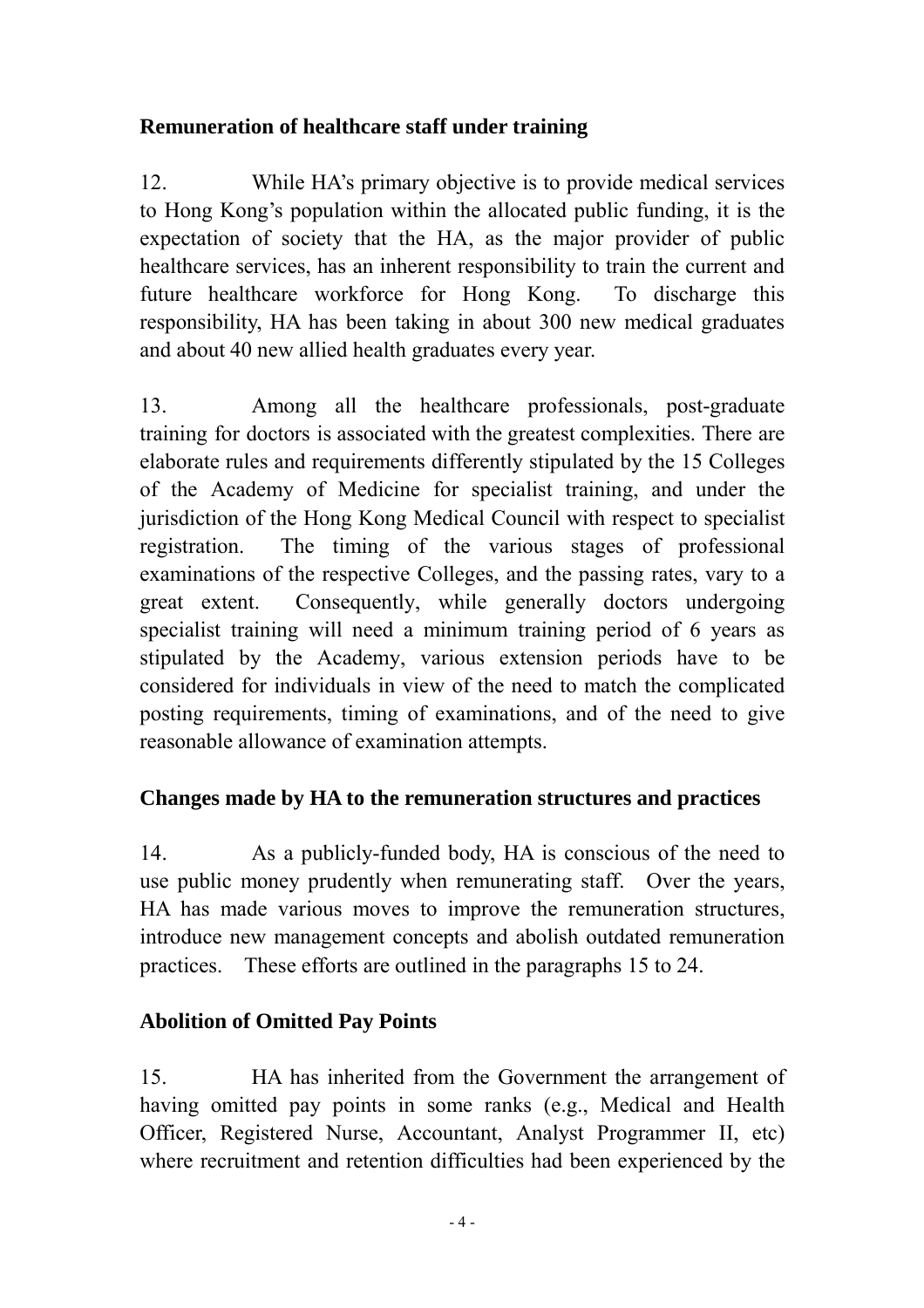Government before the establishment of HA. In view of the changed circumstances in HA where staff recruitment and retention do not pose a major problem, the HA took the lead to abolish all omitted pay point arrangements for HA ranks with effect from 1 April 2000.

# **Cancellation of Bonus Increments**

16. It had also been the practice inherited from Government that additional "bonus increments" would be granted to serving employees (doctors/nurses) who had acquired some recognized higher qualifications. The aim was to encourage serving staff to acquire additional higher qualification required by the service. Under the bonus increment practice, Medical Officers who had acquired the recognized higher qualifications in their respective specialty, and nurses who have acquired the Midwifery qualification would be granted 2 or 1 additional pay point(s) respectively.

17. At the time when the starting salary of entry ranks was reviewed in 2000 (paragraph 9 above) the opportunity was taken to also abolish the practice for the following reasons :-

- (a) with improved staff retention situation and the introduction of the Contract Medical Officers Scheme under which the acquisition of higher qualification by Medical Officers has become a pre-requisite for recognition as a Specialist and appointment to higher rank, it was considered that award of bonus increment for higher qualification was no longer appropriate;
- (b) it is considered that the focus of pay management should be on the job done instead of on the number and kind of qualifications held.

# **Linking Pay to Performance**

18. To improve the salary increment system, efforts have been given to linking pay to performance whenever the opportunity arises. Granting of annual increment has since 2001-02 been linked to the performance ratings of staff. No employee will be granted an annual increment unless there is a recommendation by the supervisor in their Staff Development Review report.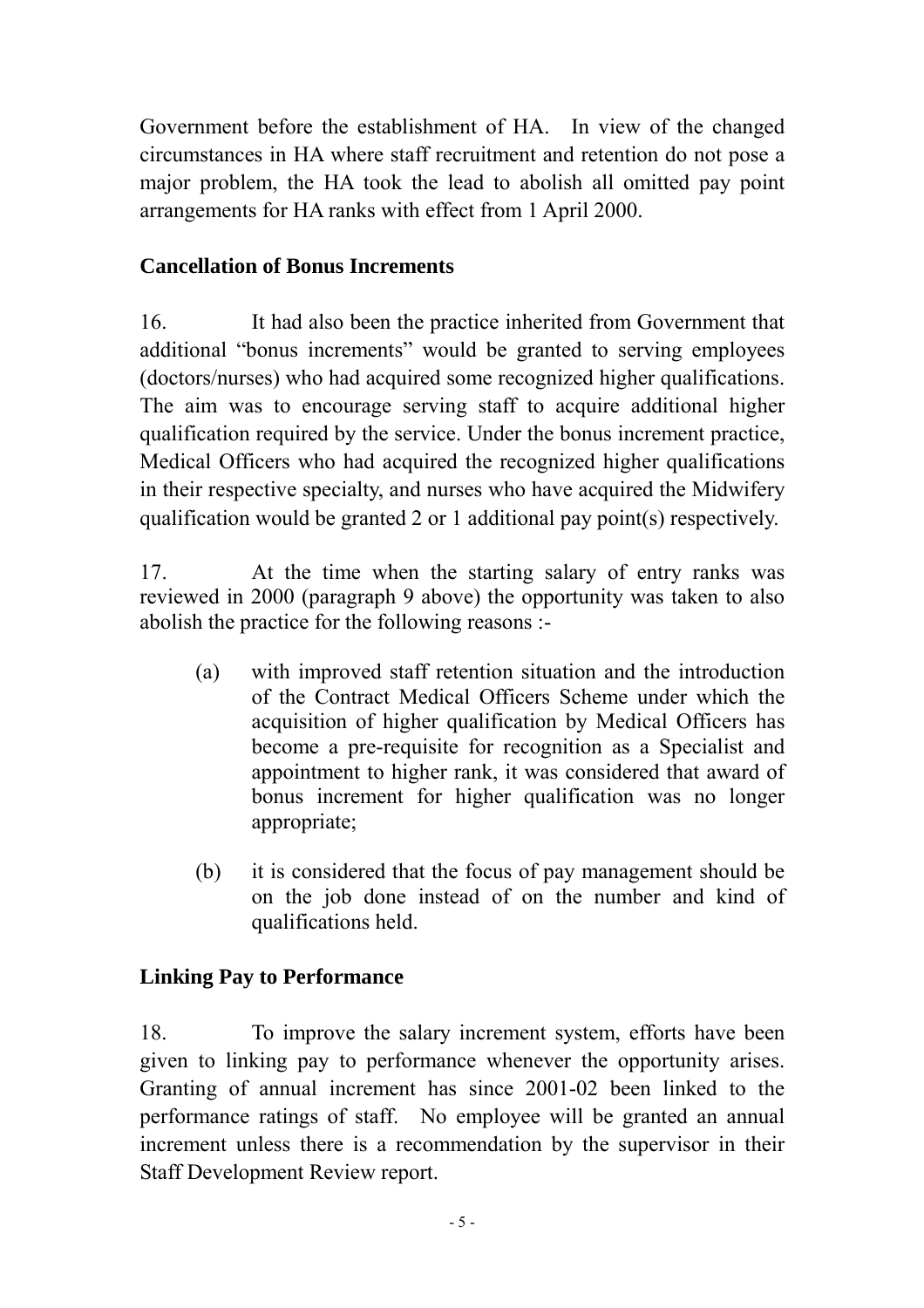# **Performance-related Increment Assessment for HMPS Employee**s

19. To emphasize the performance oriented culture, the HA has created a new pay scale (HMPS) for employees appointed to new management positions of the HA. Employees remunerated on the HMPS will have their increment(s) granted on the basis of merit. Since June 2000 and April 2002, medical grade staff and pharmacy grade staff have also been put under the Performance-related Increment Assessment Scheme following grade review reforms.

# **Abolition of Job-related Allowances**

20. Since its establishment, the HA has spent efforts in introducing new management concepts and practices to facilitate flexible utilisation of human resources. One of the strategies adopted is to reform the hierarchical structure and professional boundaries by realigning the existing ranks into broad banding of jobs thereby encouraging multi-skilling of staff to optimize utilisation of staff resources. The previous grade and ranking structures adopted from the Government have gradually become out of step with organizational needs. Moreover, with the advance in technology and changes in operational requirements, there have been changes in both the job and skill mix requirements. These developments posed questions on the need for continued payment of such allowances.

21. After a thorough review of all types of allowances and expenses / reimbursement in HA, 10 categories of allowance / reimbursement payment were abolished in HA with effect from 2003. The remaining allowance items are either considered essential for operation, or will be further reviewed and discussed with staff.

# **Grade Reviews and Change of Type of Employment for New Medical Graduates undergoing Specialist Training**

22. Over the years, HA had initiated various grade reform exercises with the aim to enhance training opportunities for new graduates of professional grades while at the same time promoting quality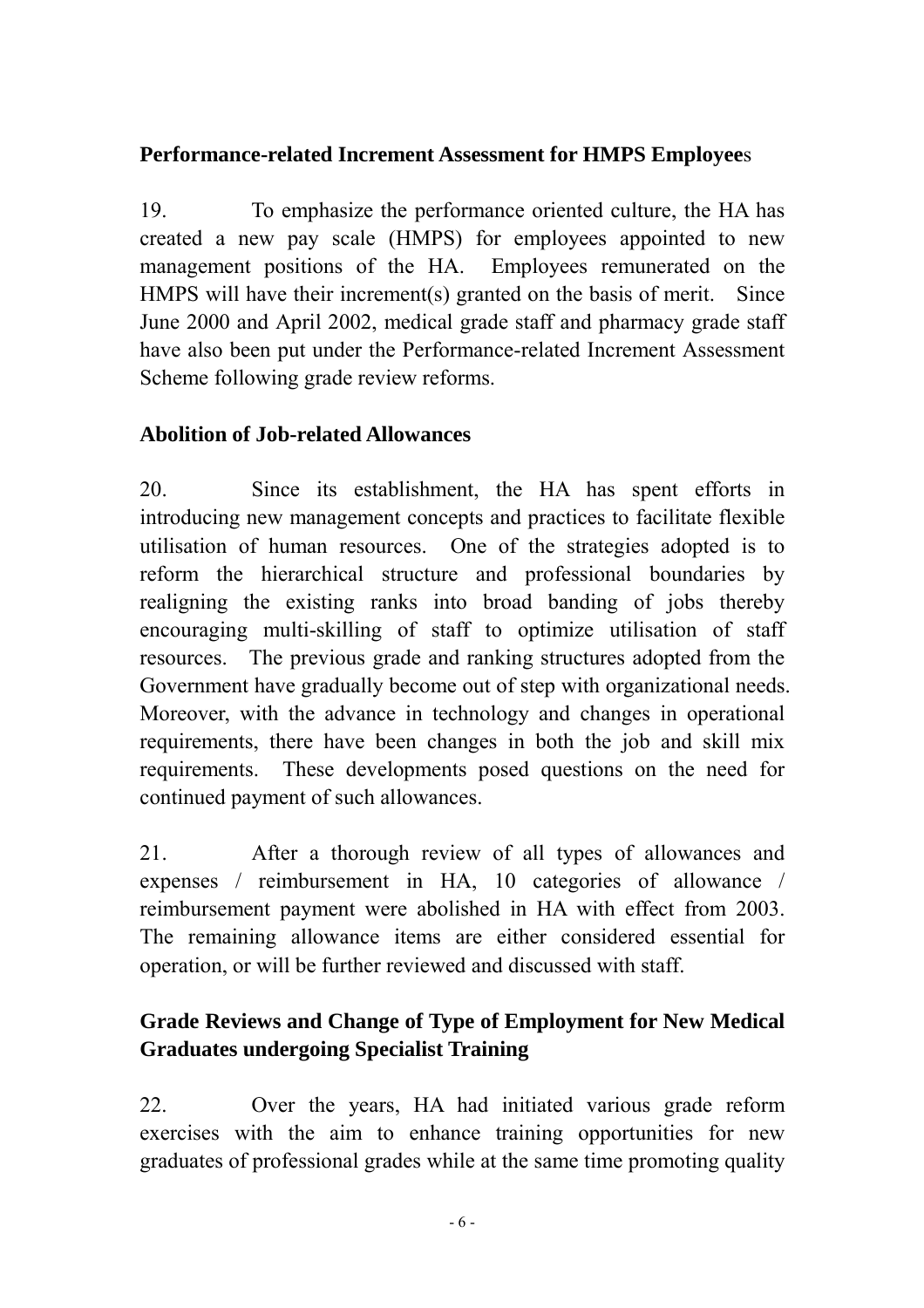of patient services and taking into account fiscal constraints. Introduction of the medical grade reform on 1 June 2000 is an example.

23. Having to take in and remunerate about 300 new medical graduates and about 40 new allied health graduates year on year without corresponding departure numbers poses great fiscal challenge to HA. Faced with the budget deficits in recent years, the HA has to strike a balance between managing the budget, providing training and job opportunities for new recruits, and maintaining service level and quality.

24. To manage the fiscal burden brought on by the ever-enlarging pool of trainees, in 1997 the HA changed the employment terms for new medical trainees from permanent to contract employment, well before such practice was introduced to other grades. Further changes were made in association with the medical grade reform implemented in 2000 and in subsequent years. These included the following -

- (a) a new Resident pay scale to cater for the training period of new medical graduates in the specialist training programmes, with its starting salary point the same as the revised pay scale of Medical Officers in the civil service;
- (b) lowering of starting salary points of promotion ranks (Associate Consultant and Consultant), which was also applicable to other professional grades at similar levels such as Pharmacist. In return, there was promise of improved promotion prospect of around 50 promotions every year on average for doctors, to help improve the supervision structure;
- (c) a maximum period of 7 years for specialist training (except for Family Medicine training where the period of training in HA is 4 years), subject to individual consideration of special circumstances for extension;
- (d) creation of Specialist Resident posts to retain those who have good performance and completed the specialist training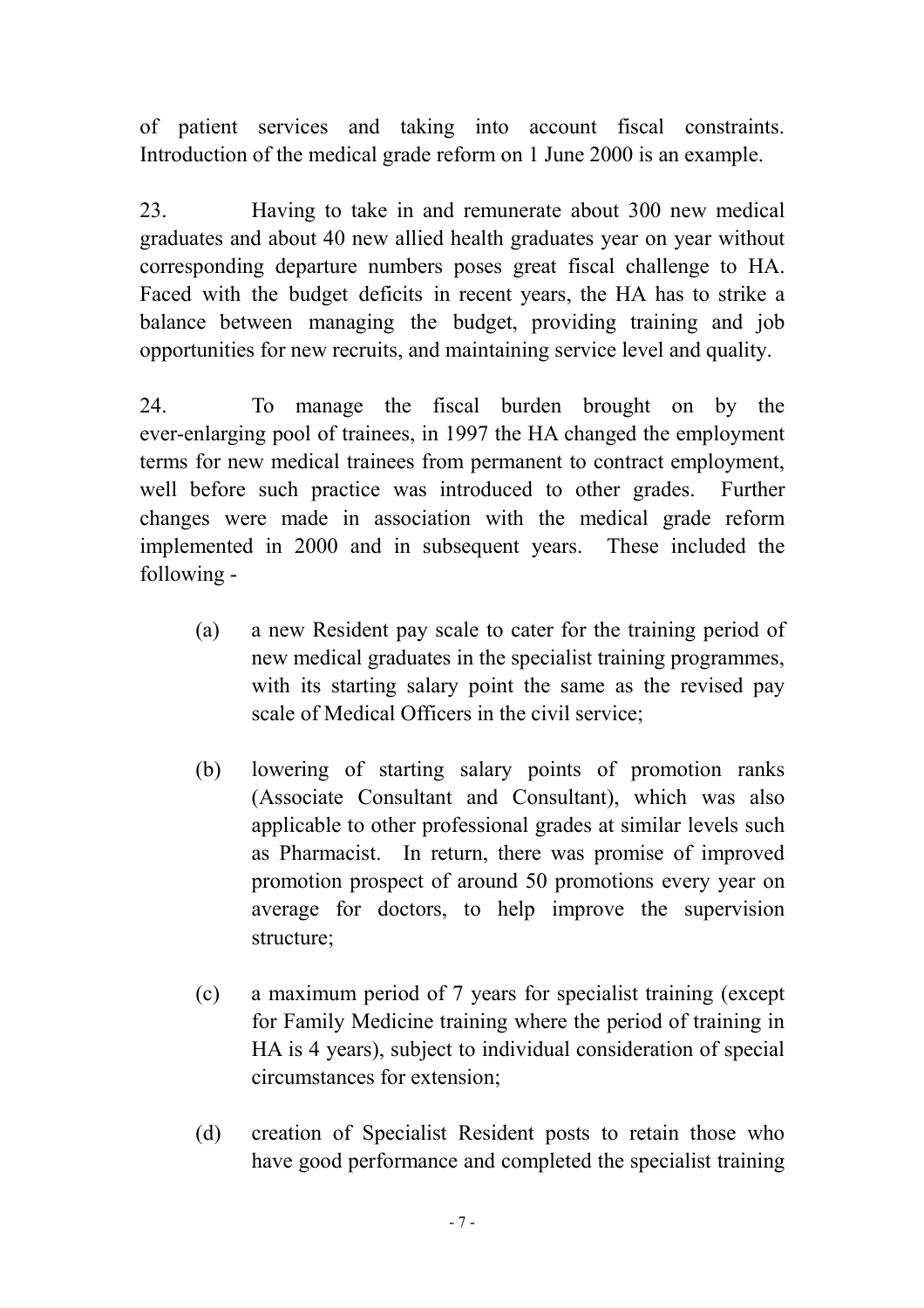# period, but not yet secured a promotion post.

In general, these measures enabled the HA to continue to take in about 300 new medical graduates every year for training, and secure a definitive number of promotions every year despite severe budgetary constraints. However, continued employment in the HA after completion of training cannot be totally guaranteed because the size of HA and the public funding allocated to healthcare services cannot expand without limit.

# **Challenges faced by the HA and measures taken to address these**

25. As pointed out in the above paragraphs, HA, as a publicly-funded organization, has to work within various confines when designing its remuneration structures and practices. It has, on its establishment, inherited some arrangements from the then HSD. There is also a need to observe the cost comparability principle, to honour contractual obligations, to operate within budgetary constraints, to enhance efficiency and to maximize training and job opportunities for new healthcare graduates. As circumstances change and competing needs arise, the remuneration structures and practices of HA have undergone different stages of evolution resulting in multiple variations in terms of employment types and remuneration packages. At each stage of evolution, HA has decided that the new change introduced will only be applied to new recruits after the implementation date. For HA, the decisions to change are difficult to make, knowing that such variations and diversity might not be conducive to maintaining staff morale. To minimize the adverse impact, HA has tried its best to communicate with staff representatives through the various levels of consultative mechanism, as well as modify plans where appropriate on receiving staff feedback. The challenges arising from these changes that HA is facing now are discussed in paragraphs 26 to 37 below.

# **Concern over "unequal pay for equal work"**

26. The perception of inequity arises from the introduction of the Monthly Allowance Package, changes to entry points and salary increments, introduction of contract employment etc. The feeling of inequity is particularly poignant amongst new medical graduates who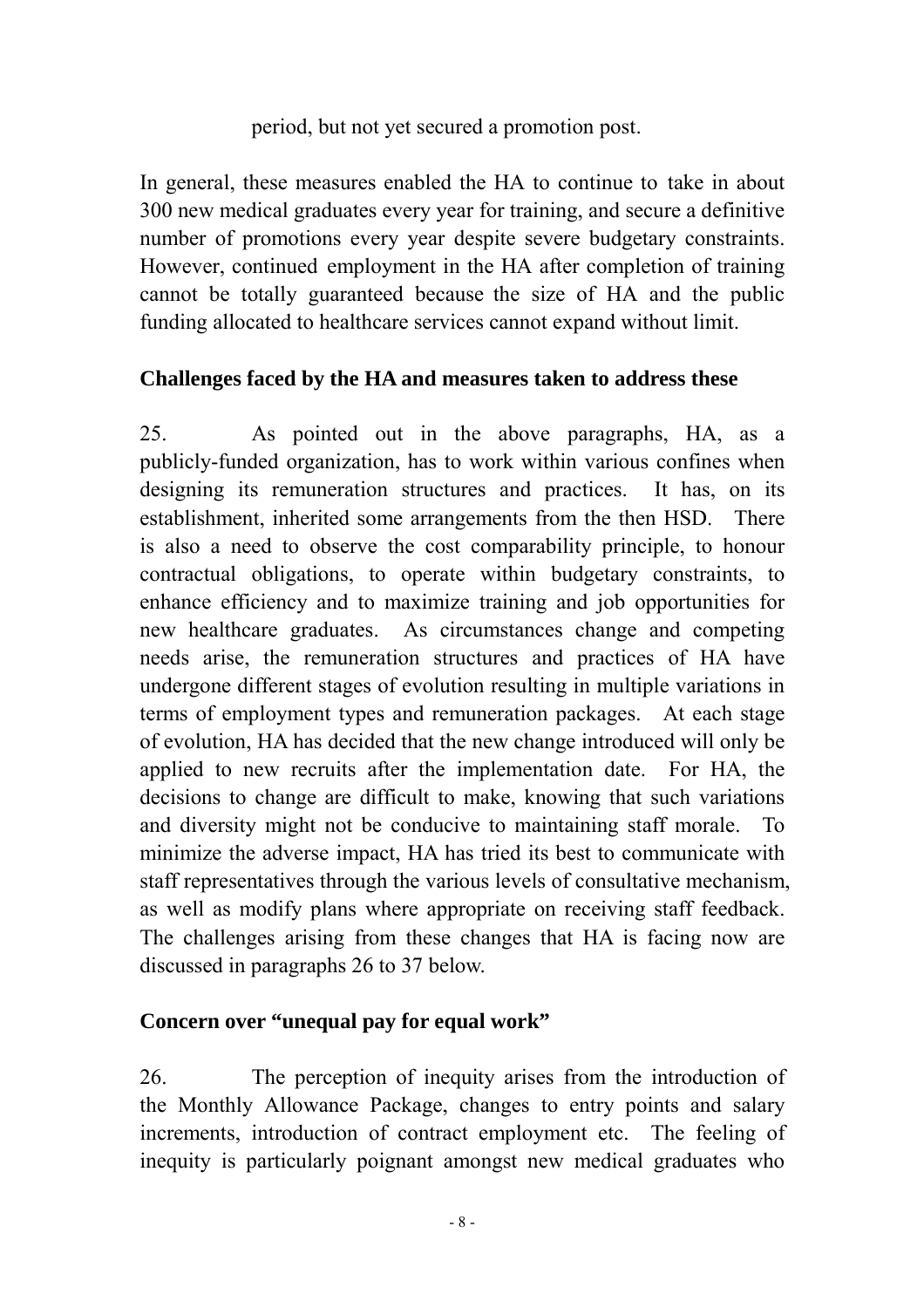joined the HA in recent years when they compare themselves with their predecessors. There is great stress among them arising from worries about their ability to pass the required examinations in order to secure the next training contract, and the uncertainty of employment after completion of training.

27. While staff morale is an important consideration, it should also be appreciated that offering different remuneration packages to the same rank / group of staff joining an organization in different years is an inevitable consequence if the organization is to honor existing contracts with old staff, while continuing to recruit staff at the market rate in a declining economic climate with salaries falling. Such disparity also exists in the civil service, and is more commonly found in the private sector.

28. In the last few years, the HA has been increasingly concerned about staff morale issues, particularly after the SARS outbreak. While the budgetary situation remains very stringent and HA must continue to operate within the confines mentioned above, HA is now considering offering of increment to well-performing staff recruited after June 2002 (please see paragraph 18). The Government and HA are also exploring the possibility of re-distributing some of the specialist training responsibilities to the private sector.

# **Job insecurity created by contract employmen**t

29. In recent years, HA has increased the use of contract employment partly because of the employment of contract residents undergoing specialist training, and partly because of the financial uncertainties of the organization. Experience also indicates that contract employment helps manage performance as well in that it links performance to employment opportunity. Nevertheless, the HA recognizes the fact that contract employment does not provide long-term job security which could be important to many staff. There is also perception of disparity when contract staff compare themselves with their predecessors.

30. The HA recognizes the need to strike an appropriate balance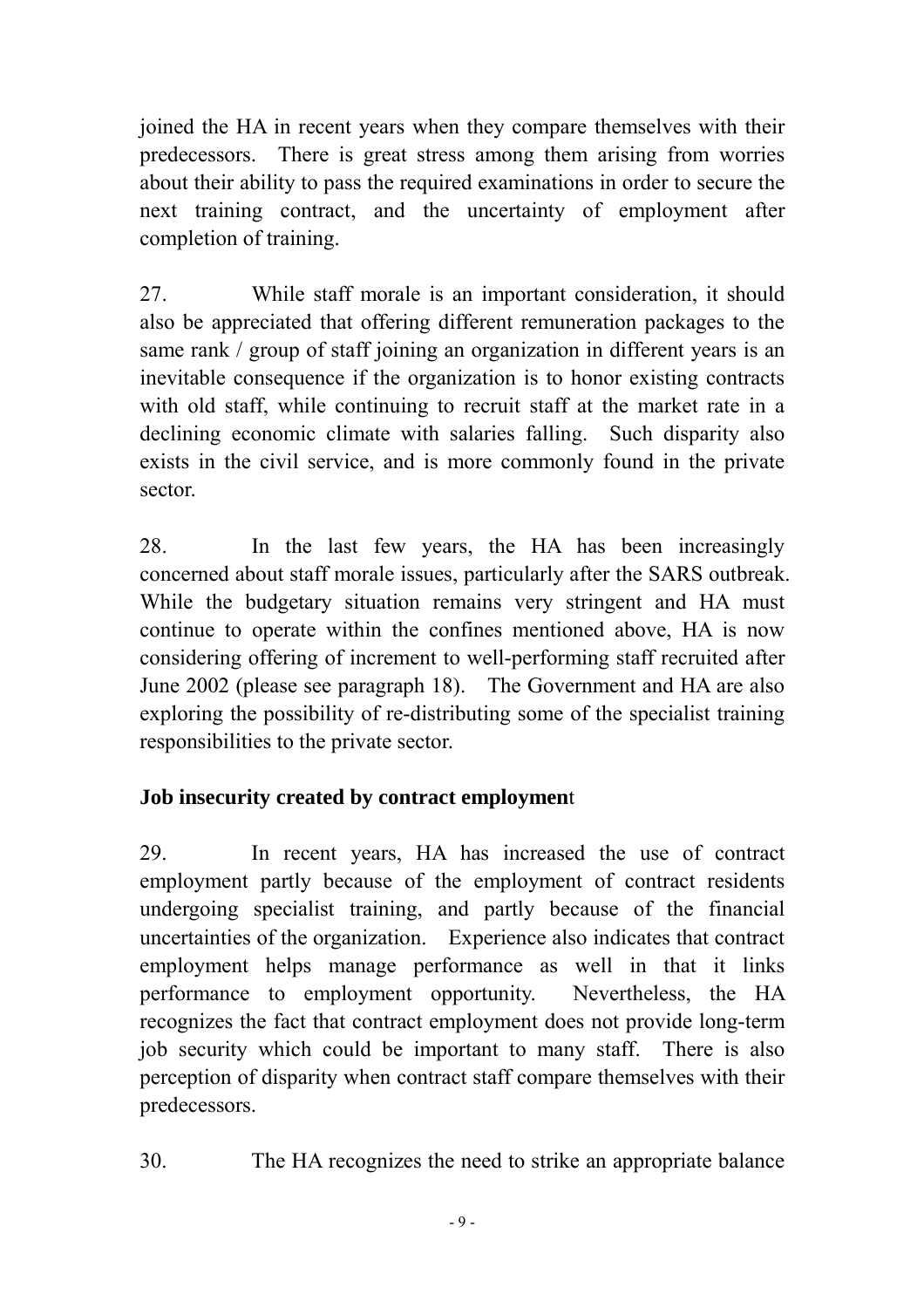on the extent of use of contract employment so as to ensure that cohesive, loyal teams of staff are available for delivery of quality service to the public. Consideration is being given to converting some well-performing contract staff after a certain period to permanent terms of employment.

# **Continuation of temporary employment while jobs have changed from a temporary to a more permanent, full-time nature**

31. Similarly, for those temporary staff, whose jobs have changed from a temporary to a more permanent, full time nature, the HA is planning to convert them into full-time contract employment.

# **Concern over senior executive remuneration**

32. There has been some public and staff concern over senior executive remuneration in the HA. The matter must be looked at in proper perspective, taking into consideration executive structure and the changes that have taken place over the years.

33. With a mandate to manage 43 public hospitals, 99 outpatient clinics and about 53 000 staff, providing the great majority of secondary and tertiary healthcare to the local population, the HA is the second largest employer in Hong Kong after the Government itself. The management demand to run such a big and complex organization is great. The HA Board is therefore well versed with the need to attract and retain appropriate executive leadership both in level and number for the work. At the same time resources should be maximally spent on direct patient care. Therefore there have been continued attempts to streamline and downsize management. Many executives have taken on very substantial additional work without any adjustment to pay throughout the years. In 2002, senior executives of HA volunteered an additional pay cut, double that of the average staff, in order to accomplish smoothly the salary reduction exercise in line with the civil service.

34. The HA has constantly responded to the ever changing environment to implement appropriate changes in the HA management structure, and closely controlled the number and cost of senior executives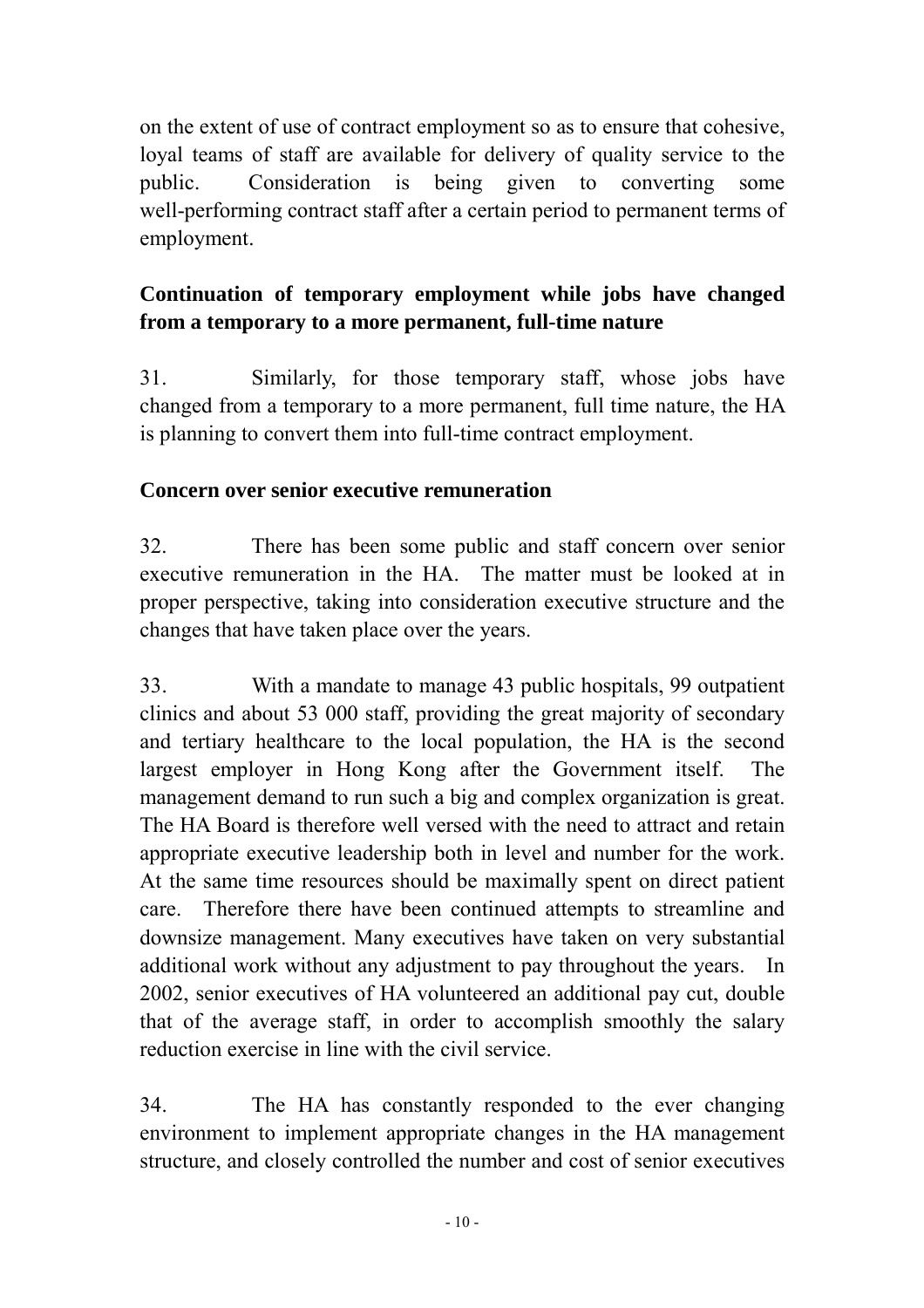to balance ensuring capable leadership with ensuring efficiency and effectiveness. At the time when the first Chief Executive of HA was appointed in 1994, there were 16 Deputies in HA Head Office, and 38 Hospital Chief Executives. The organization now has a larger portfolio to manage mainly because of new services like the community geriatric and psychiatric services, the takeover of general out patient service from the Department of Health and introduction of Family Medicine training, Chinese Medicine service etc. On the other hand, there are currently only 8 Directors/Deputy Directors in HA Head Office, and 27 Cluster Chief Executives/Hospital Chief Executives. After the SARS crisis, the HA Board reviewed the senior executive structure, and found it in need of strengthening after years of trimming and in view of the numerous challenges ahead. Any addition however will be prudent and marginal. The HA Board also considers it of paramount importance to maintain stability, and hence there will not be major changes in the executive structure, including the cluster management structure, within the next few years.

35. During the formative years of the HA, it was considered important to replace the relatively passive role of the previous Medical Superintendents of hospitals, by Hospital Chief Executives who were empowered to carry out management and service reform. High caliber executives had to be recruited to these positions to transform the hospital services. At the same time, 3 Principal Officers were created in the new HA Head Office to head the much larger organization after taking over all Government and subvented hospitals. This was subsequently replaced by the Chief Executive position in 1994. For these new positions, the remuneration packages were determined as a separate exercise. But in order to encourage performance, a percentage of such salaries would be withheld, and to be released in part or in whole at the end of every year after assessment of the executive's performance by a panel. This portion was called the incentive award. With organizational evolution to a cluster management structure subsequently, Cluster Chief Executives have been appointed, but their salary structure have not been revised despite the higher responsibility of managing a cluster and a major hospital, and still follows those of Hospital Chief Executives.

36. On the other hand, Deputy Director positions in the HA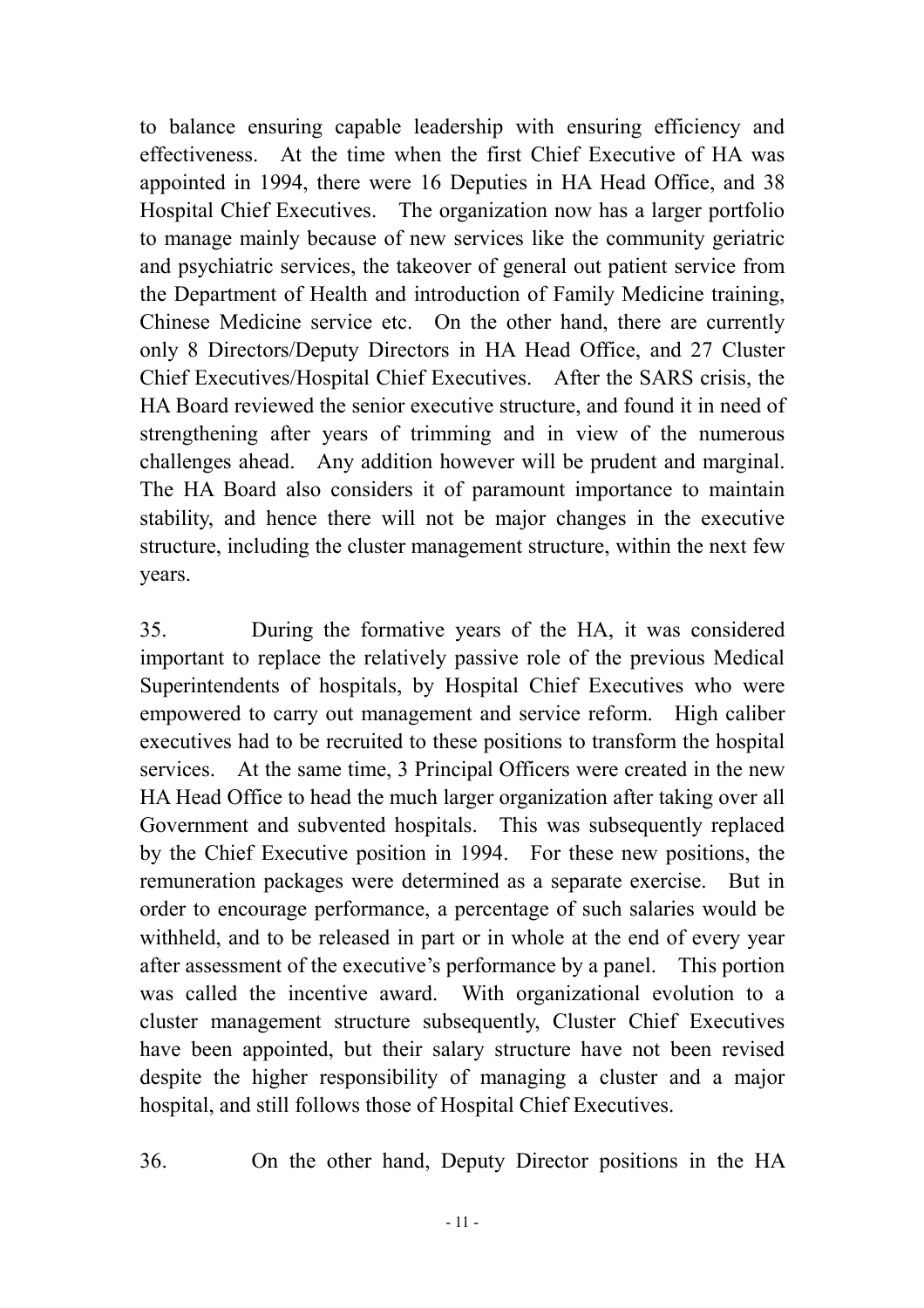Head Office were considered, during the early years of HA, to follow similar positions in the previous HSD. So the usual remuneration packages with modifications where appropriate would suffice, and without the incorporation of an incentive award. Throughout the years, it had been increasingly recognized that key executive positions in HA Head Office also shouldered higher responsibilities. Some positions have since been re-titled Directors, but the remuneration packages again have not been revised.

37. The HA Board has for some time recognized the need to review the remuneration packages of the senior executive team to broadly ensure that both the quantum of remuneration and package content are consistent with current practice in the local and international scene, and that relativities within the HA are appropriate in the light of the many changes that had taken place. To this end, the HA has recently appointed an external consulting firm to conduct a thorough review with outcomes to be deliberated by the HA Board during the first quarter of 2005. The HA Chairman and appropriate Board members constitute the Steering Committee for this project. Attention will also be brought to the fact that despite explanations, there remains misunderstanding on the practice of the incentive award scheme, which needs to be addressed. Senior executives in HA are all supportive of an independent and fair review of the remuneration packages that are appropriate for their jobs.

# **Conclusion**

38. HA recognizes that its staff is the organization's most valuable asset. Over the years HA has done its best and has achieved a lot within the confines of the budget and the cost comparability principle for its staff. HA will continue to explore creative ways of meeting staff expectations while maintaining flexibility and spending public funds prudently. HA will also continue to try its best to communicate with staff, as well as modify plans where appropriate on receiving their feedback.

39. Although theoretically it is possible to de-link the pay and remuneration practices of HA with that of the civil service and indeed the HA has achieved this to some extent for certain ranks, there have been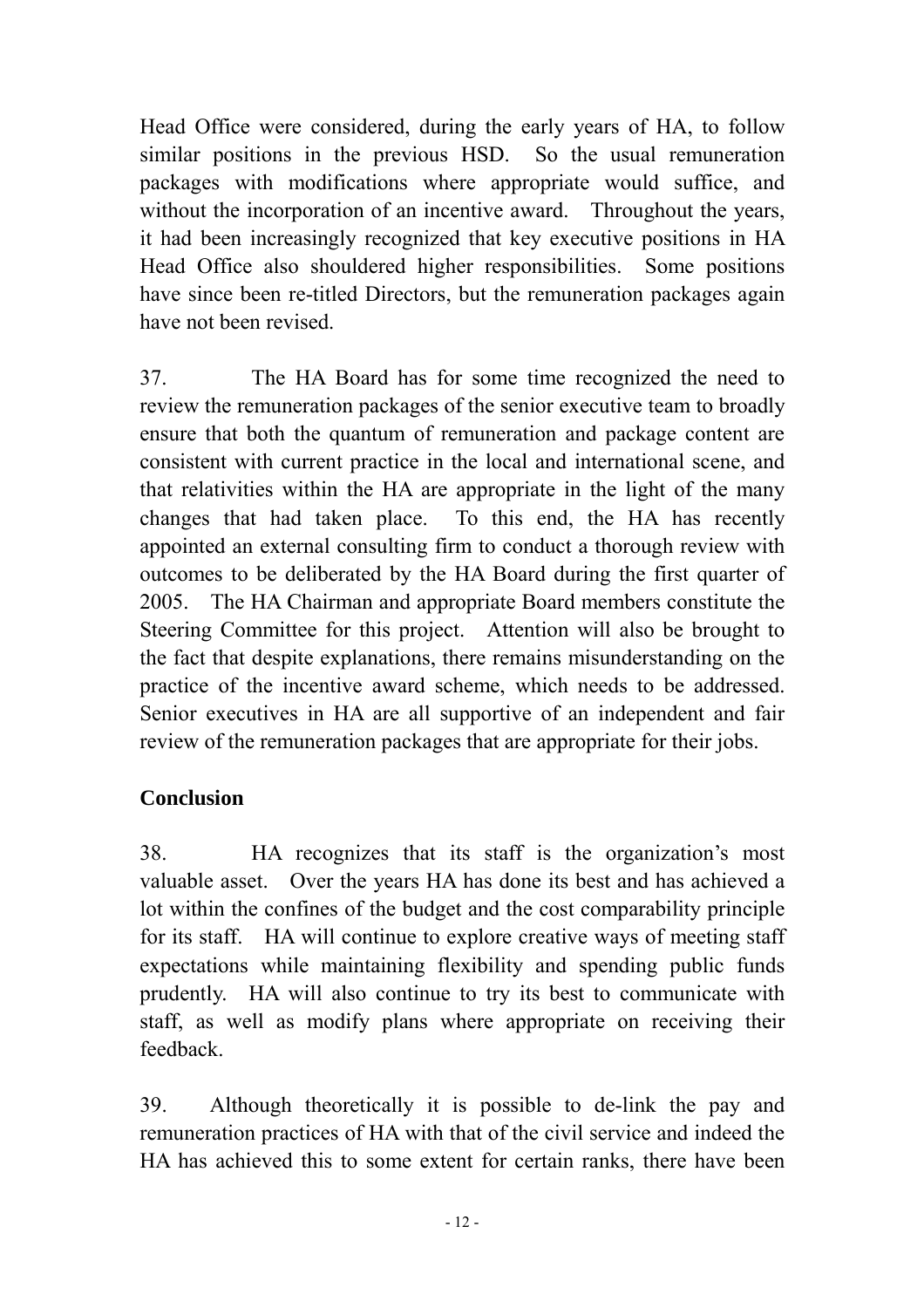repeated and consistent great concern among staff groups towards a radical move. HA will take great care in balancing staff morale and its consequence over service quality, against any benefit that can be achieved from either the budgetary or the human resources angles.

40. The Government is aware of the difficulties besetting HA. Since nearly 80% of HA's recurrent expenditure is devoted to remuneration of staff, the difficulties HA faces in continuing to honour contractual obligations to existing staff and to offer a reasonable remuneration package to staff, including trainees recruited in the future is also a major facet of the bigger healthcare financing problem. Given the continued need to exercise tight control on public sector spending in the coming years, the situation would only improve if there is a significant increase in the turnover of existing staff, leading to increased promotion prospects, more job opportunities for those who have completed training and more training opportunities for new medical graduates. This in turn hinges on the growth of the private medical sector. Only when the private medical sector has a larger share of the market will more healthcare workers be attracted to leave the public sector. To achieve a better balance between the public and private sectors, the Government has accorded high priority to working out measures to -

- position the public healthcare sector more precisely to providing services –
	- $\triangleright$  to those who cannot afford those of the private sector;
	- $\triangleright$  to patients who require multi-disciplinary collaborative treatment; and
	- $\triangleright$  to patients whose illnesses are of an emergency or catastrophic nature;
- encourage more patients who can afford private medical services to move to the private sector; and
- develop long-term healthcare financing options that will enable patients to use more private sector services in the long run.

We will consult members on these measures when we have developed proposals in these regards.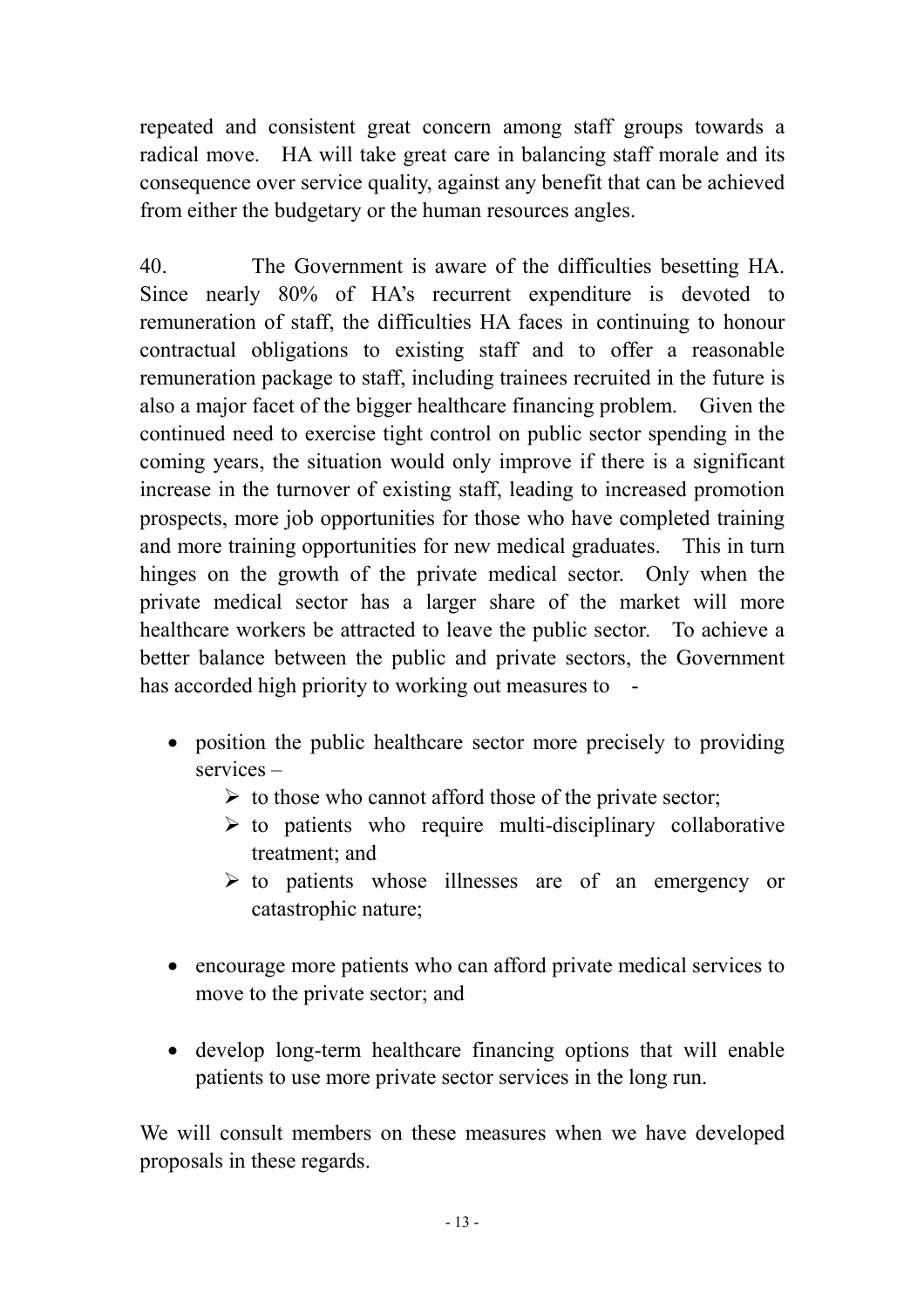# **Advice Sought**

41. Members are requested to note the contents of this paper.

**Hospital Authority Health, Welfare and Food Bureau January 2005**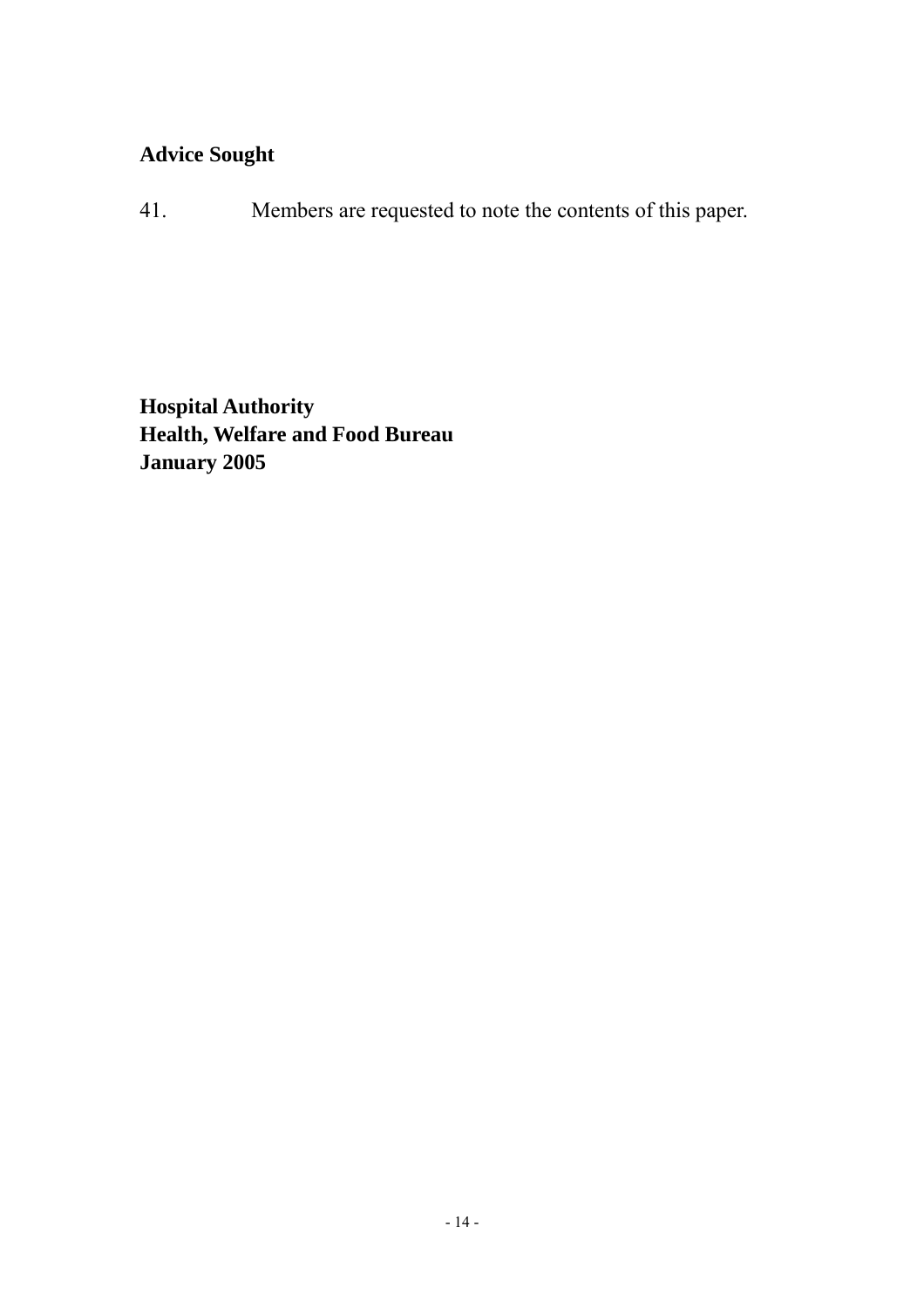#### **Annex**

#### **Remuneration Packages in HA**

#### **Cash Allowance Package**

When the HA was established in 1991, the Cash Allowance package was approved by the Executive and Legislative Councils in 1991 after an extensive period of intense research, study and discussion. It was aimed at attracting and retaining staff in the new organization and comprises the following :-

- (a) Basic salary payable in arrears on a monthly basis in accordance with the respective HA pay scales as determined appropriate to the job;
- (b) Core benefits such as retirement benefit (provident fund), housing benefit (Home Loan Interest Subsidy System), leave, medical  $\&$  dental benefits, as well as death  $\&$  disability benefits which the organisation considered essential to be provided in kind;
- (c) Cash Allowance expressed as a percentage to basic salary payable on a monthly basis in addition to basic salary. In essence, this is a Flexible Spending Account for the employee which represents the balance of cost to HA in providing the core benefits in kind and the cost to Government in providing all its fringe benefits to civil servants working in the then Hospital Service Department.

#### **Fixed Flexi Allowance Package**

2. Arising out of a report and recommendations by the Director of Audit and the subsequent discussion at the Legislative Council's Public Accounts Committee and the Committee's recommendations, from 1 January 1997, the HA split the Cash Allowance percentages into a Fixed Allowance and Flexi Allowance, both still expressed as a percentage of basic salary. This Flexi-Allowance was taken to represent the housing component of the cash allowance and hence is subject to the Government's double benefits rule.